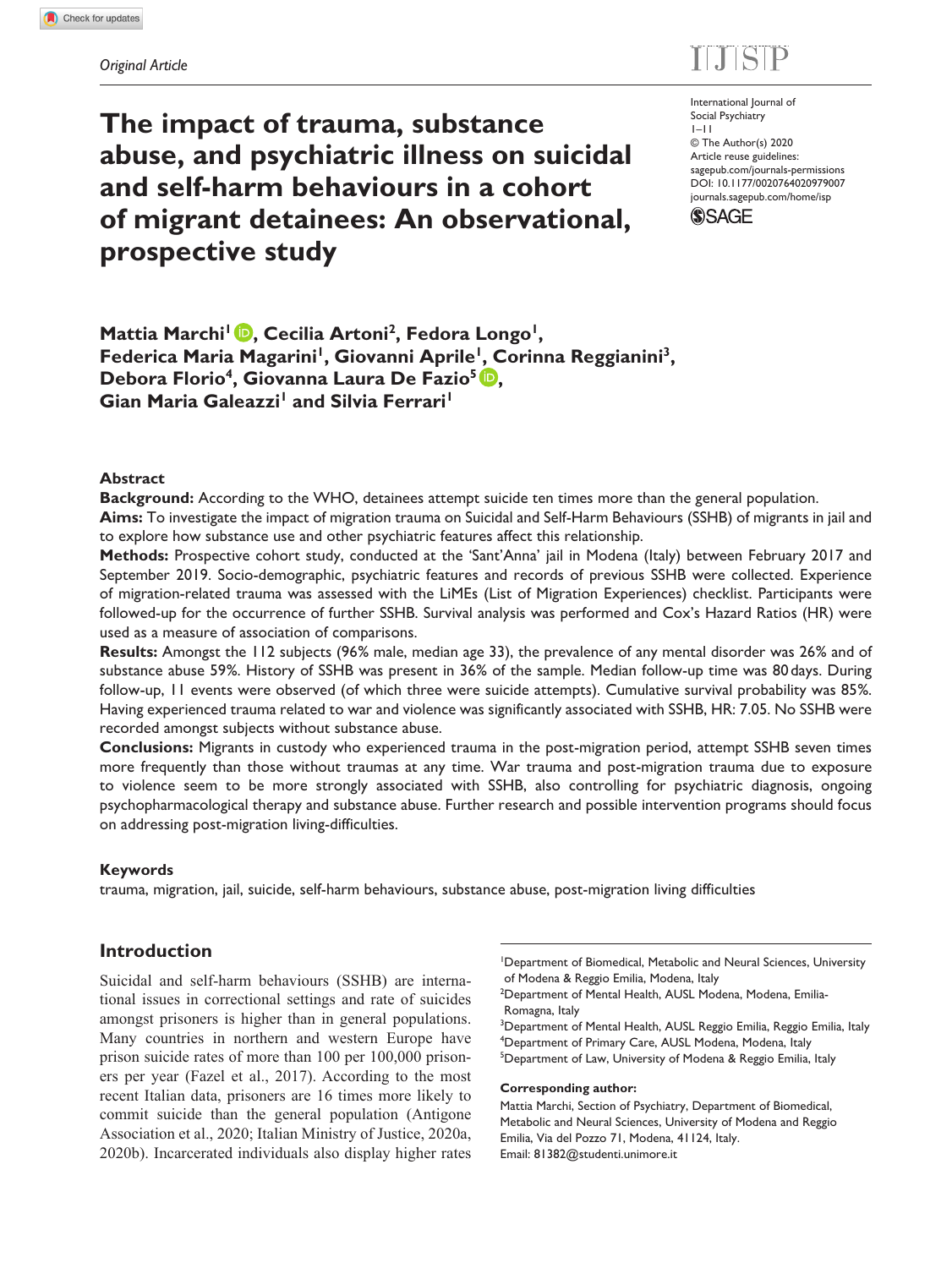of self-harm behaviours (SHB), estimating that 7% to 48% of offenders have a lifetime incidence of SHB, versus 4% in the general population (Briere & Gil, 1998; Chapman et al., 2005; Lader et al., 2003). SHB are the most common reason for mental health interventions in jail, with relevant consequences in terms of human and economic resources (Dixon-Gordon et al., 2012). The relationship between SHB and suicides is widely discussed; though SHB are not necessarily motivated by the intention of dying, they nevertheless perpetuate a cycle of maladaptive coping and put an individual at risk for accidental death. Nearly 50% of people who commit suicide have a history of SHB; a history of SHB is a well-known predictor of suicides amongst the prison population (Hawton et al., 2014).

Prisoners are exposed to more risk factors for suicide than the general population, which include a higher prevalence of mental disorders, substance abuse, and socioeconomic deprivation (Bland et al., 1998; Fazel & Danesh, 2002; İlgün et al., 2020). These circumstances are faced by almost all prisoners, whereas only a part of them attempt suicide. With the aim to identify more specific risk factors for SSHB, many variables were analysed, including the aspects of crime and the sentence structure (e.g. the charge for a violent offence or the prospect of a life sentence; Borrill & Taylor, 2009; Fruehwald et al., 2004). Psychological and psychiatric individual characteristics were also included, such as avoiding coping styles, interpersonal conflict, impulsivity, history of child abuse, past and current mental disorders or substance abuse, ongoing psychotropic therapies (Dixon-Gordon et al., 2012; Fruehwald et al., 2004), and previous SSHB (Dixon-Gordon et al., 2012; Fazel et al., 2017; Fruehwald et al., 2004). Notably, depression and hopelessness have been found to adequately predict SSHB in a sample of offenders (Perry & Gilbody, 2009). Finally, there may be risk factors related to the prison environment, such as overcrowded habitats, absence of job placement programs, low levels of hygiene, bad socio-cultural frame, high HIV/AIDS prevalence, and scarce access to either general or mental health services.

Nonetheless, a comprehensive association between SSHB rate and prison-related-factors has not been fully demonstrated.

Focusing on the migrant population in prison, data are even more impressive: the rate of suicide amongst foreign detainees was exactly two times the rate in the Italian prison population in 2018, and the SSHB rates were no less alarming (Antigone Association et al., 2019). Specific risk factors deriving from a combination of migration- and detention-related variables may explain such finding. Migration is known to impact massively on mental health and suicidal behaviours (Bhugra, 2004; Bhugra & Becker, 2005). Moreover, language barriers, separation from family, lack of information on the health care system, loss of status, loss of social network, and acculturation were

identified as possible triggers for suicidal behaviours (Forte et al., 2018).

A large number of studies estimated the prevalence of substance abuse in jail population, with varied results ranging between 10 to 48% for males and 30 to 60% for females; even higher prevalence rates were reported by more recent studies, widely exceeding those of the general population (Fazel et al., 2006, 2017; Kanato, 2008). Substance misuse is known to worsen the prognosis of comorbid psychiatric disorders, and to increase criminal relapse rates and premature mortality rates after prison release (Merrall et al., 2010). Furthermore, drug use has emerged as a predictive factor both for SSHB in prison and for post-release suicide (Kariminia et al., 2007; Verdolini et al., 2017).

The aim of the study was to evaluate SSHB associated with migration and detention. The primary goal was to investigate the impact of migration-associated trauma on SSHB in detained migrants.

Secondarily, to assess how drug abuse and the presence of other psychiatric features (i.e. psychiatric diagnosis, ongoing psychotropic medication, and history of previous SSHB) affect the risk of SSHB in the same population.

# **Materials and methods**

## *Study design and measures*

Prisoners that were included in the study met the following inclusion criteria: adult ( $\geq 18$  years old) Migrants Newly Imprisoned (MNI), not born in Italy, with a final sentence, admitted to the Prison 'Sant'Anna', in Modena, North of Italy, between 01/02/2017 and 30/09/2019, sufficiently fluent in the Italian language and providing valid informed consent to the study.

The Prison 'Sant'Anna' has an official capacity of 369 prisoners yet, on December 31st, 2019, hosted 528 people (63.4% of those were migrants). On March 8th, 2020, prisoners set fire to the jail, protesting against the overcrowding. The jail is still undergoing to refurbishment, and the total capacity is currently reduced (Italian Ministry of Justice, 2020a, 2020b).

Subjects eligible were enrolled during the psychological assessment at admittance. This is usually held within 48 hours from admission by the clinical psychologist of the prison clinic. During this psychological assessment, a thorough psychopathological examination is conducted, and psychiatric diagnoses are made, if relevant, according to the ICD-10 code system (WHO, 2004).

After signing the informed consent, socio-demographic features (i.e. age, gender, marital status, years of schooling, employment) and information on duration and length of the migratory journey, current legal status (i.e. legal refugee, seeker or illegal immigrant, previous detention[s] or offend[s]), psychiatric history (i.e. current or past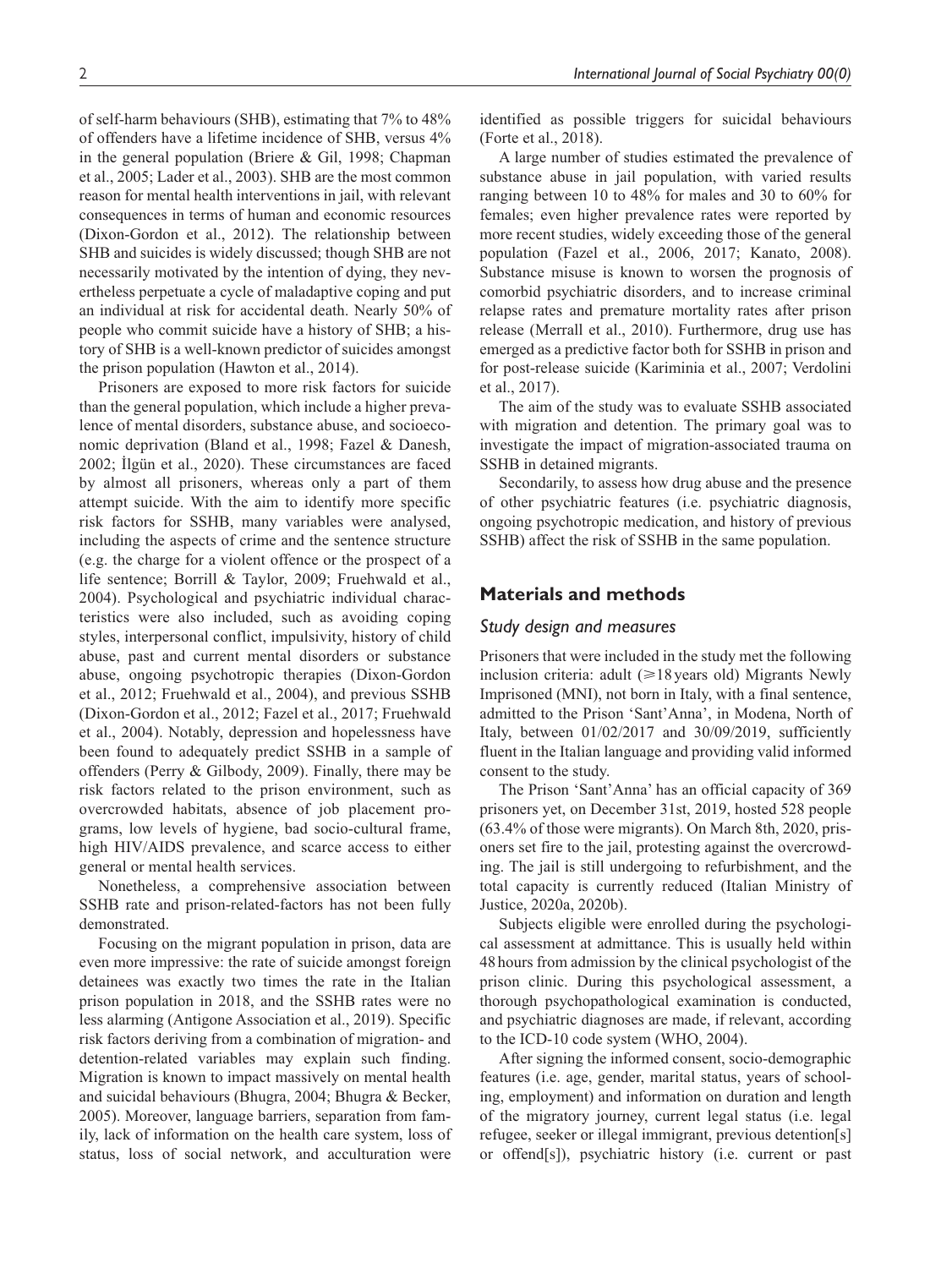psychiatric disorder and substance[s] abuse, previous SSHB both in community and in jail) were collected.

Further psychometric evaluation was performed for each subject, by the administration of the following validated tests:

- List of Migration Experiences (LiMEs), version in different languages, short version, by Aragona (Aragona, 2014): self-administered, 22-item questionnaire, assessing migration-related trauma. Traumatic experiences are conceptually grouped according to time of occurrence (pre-/during-/postmigration) and to kind of trauma: (a) generic trauma (items 1, 6, 11, 12): serious injuries, being close to death, accidents, natural hazards; (b) intentional trauma (items  $2, 3, 4, 5, 7, 8, 9$ ): physical abuse, rape or sexual abuse, torture, brain-washing, imprisonment/detention, lost or kidnapped, forced isolation from others; (c) war-related trauma (items 10, 17, 18, 19, 20): combat situation, murder of strangers, forced to harm others, witnessed violence to others, destruction of personal properties; (d) family-related trauma (items 13, 14, 15, 16, 48, 49): murder of family or friend, unnatural death of family or friend, forced separation from family members, loss or separation from family members, worries about family back home, unable to return home in an emergency.
- Jail Screening Assessment Tool (JSAT), by Nicholls et al. (2005): semi-structured interview, conceived to support the initial assessment of a subject entering in the penitentiary setting, including the following: socio-demographic information, legal situation, violent behaviour, social background, use of substances, psychiatric diagnosis/treatments, current suicidal/self-harm risk, mental status as assessed by the Brief Psychiatric Rating Scale (BPRS). This full assessment took around 60minutes, on average: 20minutes for JSAT, and 40minutes for BPRS, gleaning useful information also from the clinical records, when available.
- Barratt Impulsiveness Scale (BIS-11), by Patton et al. (1995): 30-item, self-administered, questionnaire used for assessing personological and behavioural features related to impulsivity. The score ranges from 30 (low level of impulsivity) to 120 (high), with a cutoff of 74 or more as clinically significant (suggesting an 'impulse control disorder').

All psychometric tools were administered by the same researcher (C.A.).

Recruited subjects were followed-up until a particular SSHB was committed (see description of survival analysis in the next paragraph) or up to the end of the study. Episodes of SSHB were identified by researchers after clinical discussions during the weekly staff meetings and by a systematic search of medical reports of the enrolled subjects. For each SSHB occurred, time-to-event (exact time, expressed in days of follow up) and information on lethality and outcome of the gesture were collected. Subjects that quit the study for reasons not linked to SSHB (e.g. if they were transferred to another prison or released) were handled as censored time.

# *Statistical analysis*

Survival analysis was performed using SSHB as the outcome (Sedgwick & Joekes, 2015). All survival times, exact and censored, were used to plot the overall survival function, according to the Kaplan–Meier estimator, and the log-rank test was used for making comparisons between groups identified based on trauma experiences, substances abuse, and psychiatric morbidity, used as independent variables. Univariate and multivariate Cox's regression analysis were performed, under the assumption of Proportional Hazards (PH) tested by examining Schoenfeld's residuals (*p*=.3082), to determine survival trends adjusted for the aforementioned explicatory variables (Zhang et al., 2018).

The level of statistical significance considered for the rejection of the null hypothesis was alpha=0.05 (therefore  $p < .05$ ).

Statistical analyses were performed with Stata 15 (StataCorp LLC, College Station, Texas, USA).

# *Statement of ethics*

The study was approved by the local Ethics Committee (Prot. AOU 0005155/19). Every patient enrolled in the study signed a detailed written informed consent. The study was carried out according to the Declaration of Helsinki, to the Good Clinical Practice principles for medical research and the current regulations relating to the protection and processing of personal and sensitive data.

## **Results**

#### *Descriptive analysis of the sample*

The sample was made up of 112 MNI, almost all (95.6%) were males, the median age was 33years; subjects were married or engaged and with at least one child in the majority of cases (58.5 and 54.4%, respectively). More than half of the sample  $(N=60, 53.6%)$  had 8 years of schooling (completed secondary school). Only 31 subjects, namely 27.7% of the sample, reported to have been employed before detention, and about a third of the sample (*N*=33, 33%) were illegal immigrants.

Most subjects of the sample hailed from Africa (61.9%), in particular from Morocco and Tunisia (28.6%, *N*=32 and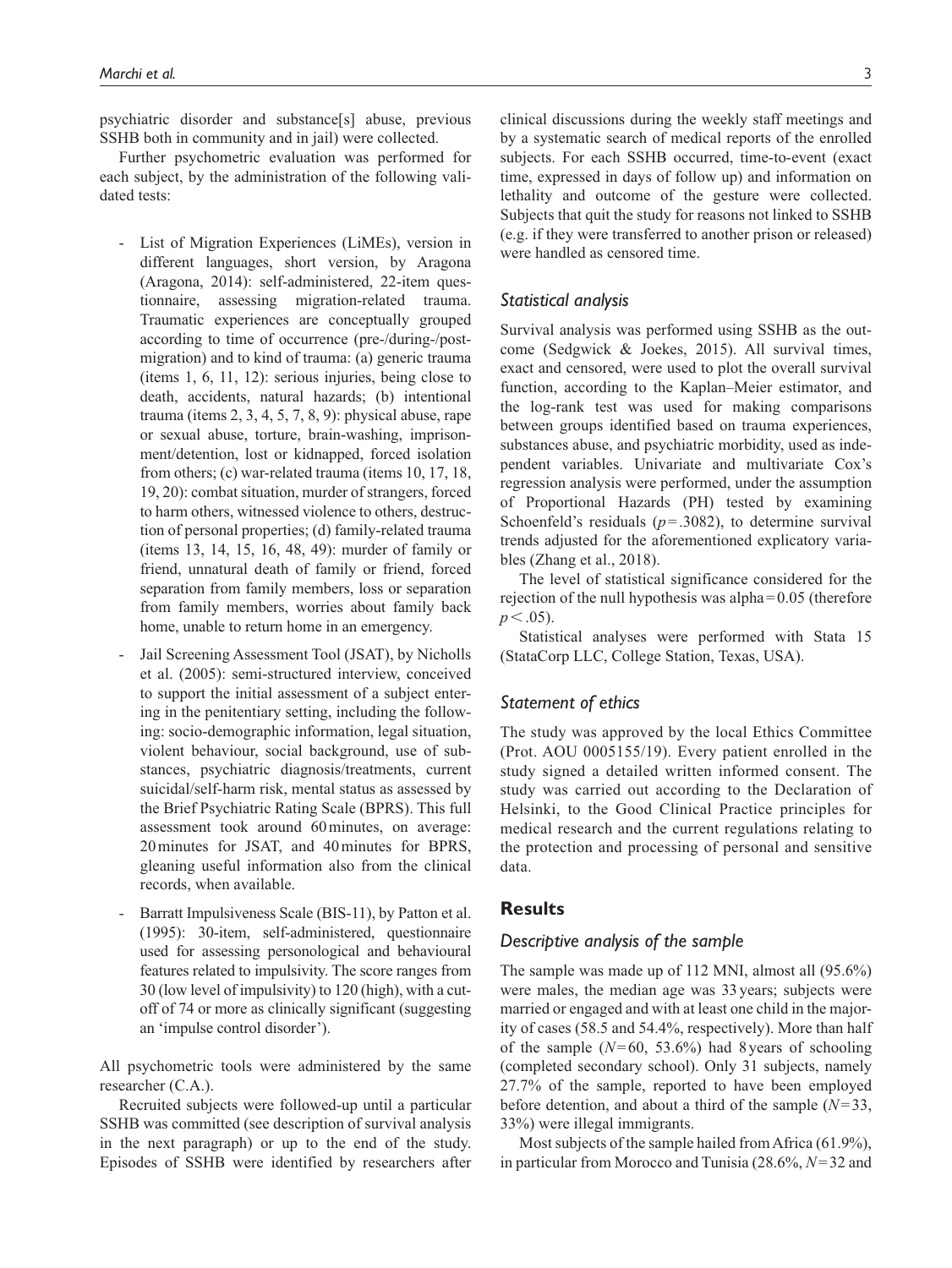

**Figure 1.** Kaplan–Meier plot of the overall survival function.

16.1%, *N*=18, respectively), followed by Eastern-Europe countries, such as Albania 13.4% (*N*=15) and Romania 8.9% ( $N=10$ ). The average length of stay in Italy was 14 years (*SD*=8.1), ranging from a minimum of 1year and a maximum of 49 years. The tenth percentile for the length of permanence in Italy was 4 years. The majority of the sample (65.5%) was fluent in Italian.

Smoking habits were present in 70.5% of the sample, history of substance abuse was positive in 58.9%, with 39.3% of the total sample declaring to have used/abused more than one substance.

The beginning of drug consumption has more frequently occurred after the arrival in Italy. Despite a high percentage of subjects with a history of drug abuse, only 30.3% of them reported having received treatments for the addiction in the period before the current detention.

Prevalence of any psychiatric disorder was 26.6% (*N*=30), with personality disorders (*N*=16, 53.3% of all psychiatric diagnoses) and depressive disorders (*N*=10, 33.3%) as the most common diagnoses. History of SSHB was present in 24.8% (*N*=28), and at least one suicide attempt was carried out by 11.5% (*N*=13) of the sample. Of these,  $76.9\%$  ( $N=10$ ) engaged in SHB during a previous detention.

One out of three subjects (*N*= 38, 33.9%) were taking psychopharmacological therapy, in all cases, this consisted of benzodiazepines, commonly as a monotherapy  $(N=14, 47\%)$ .

Trauma assessment was performed with the LiMEs checklist. Most experiences of trauma were accounted for occurring in the post-migration period, except for war-related traumas that were mainly reported as occurred before the migration. Family-related traumas were the most reported across the sample  $(65.5\%)$ . These may include murder or unnatural death of family member or friend, forced separation or loss of a family member, worries about family members in the country of origin, impossibility to go back home in case of emergency.

#### *Survival analysis*

The median time of follow-up was 80 days (mean 87.7days, *SD*=47.7), ranging from 30 to 214 days.

During follow-up, nine subjects engaged in at least one SSHB, with one of these that acted three SSHB in total, thus the total number of SSHB was 11. Specifically, these were three suicide attempts (by hanging) and eight episodes of self-injury (superficial cuts, ingestion of batteries, stitching the lips by wire, and self-provoked burns). None of these resulted in complete suicide.

Furthermore, 19 subjects (17%) quit the study because they were released from prison. Then, nine exact times and 103 censored times were obtained at the end of the study and used to plot the overall survival function (Figure 1).

As Figure 1 shows, the probability of cumulative survival at the end of the follow-up was 85%.

Table 1 shows percentiles of the survival functions for all subjects and according to the presence/absence of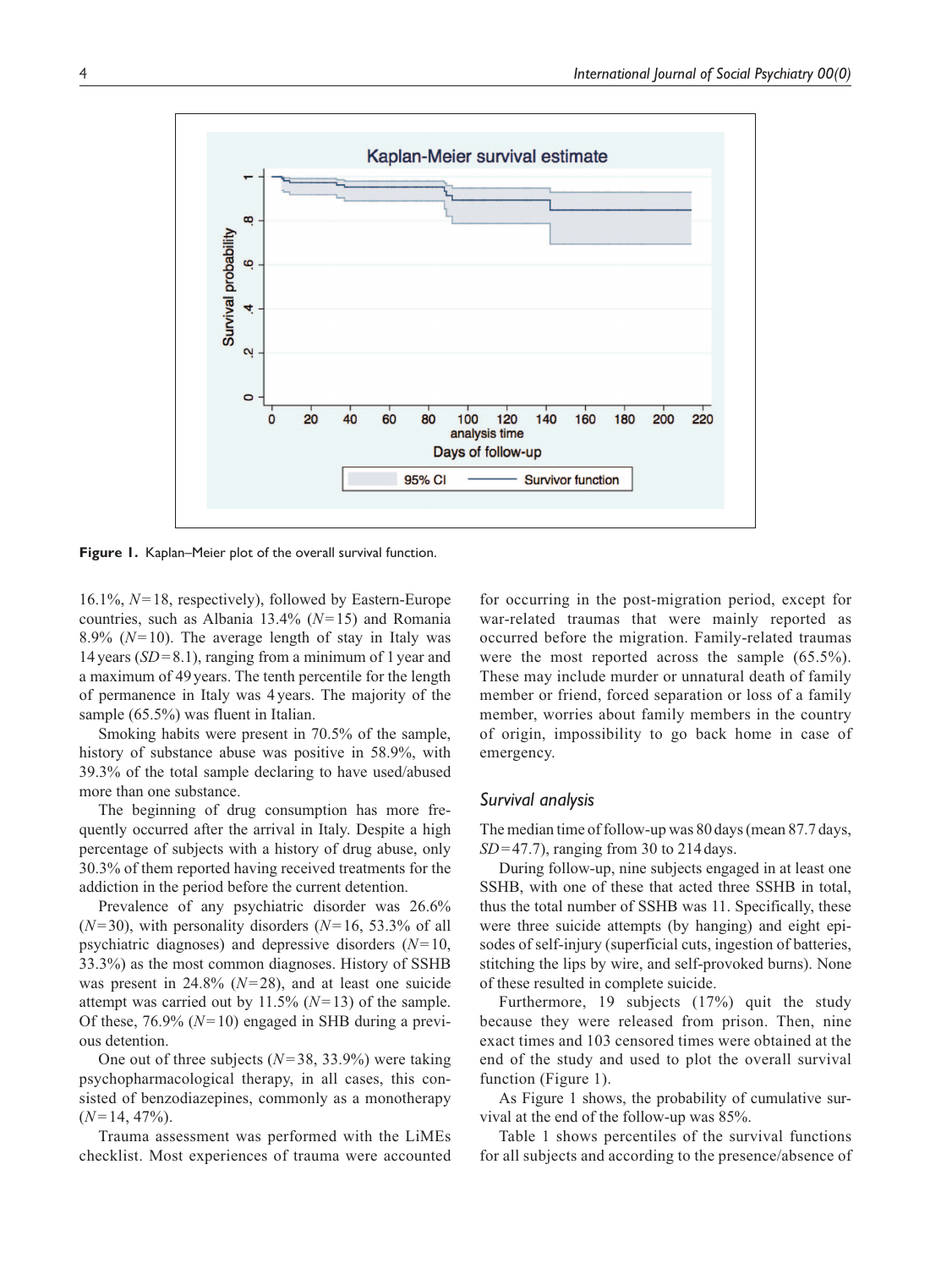| Overall survival estimate                       | Incidence rate | Percentiles |     |     |     |     |  |
|-------------------------------------------------|----------------|-------------|-----|-----|-----|-----|--|
| No. of subjects                                 |                | 5%          | 10% | 25% | 50% | 75% |  |
| 112                                             | 0.0009484      | 88          | 92  |     |     |     |  |
| Post-migration experience of war-related trauma |                |             |     |     |     |     |  |
| Yes $(N=26)$                                    | 0.0033898      | 9           | 33  | 89  |     |     |  |
| $No (N=83)$                                     | 0.0005242      | 142         | 142 |     |     |     |  |
| Substance abuse                                 |                |             |     |     |     |     |  |
| Yes $(N=66)$                                    | 0.0015765      | 33          | 88  |     |     |     |  |
| $No (N=46)$                                     | 0              |             |     |     |     |     |  |
| Multiple substance abuse                        |                |             |     |     |     |     |  |
| Yes $(N=46)$                                    | 0.0022222      | 9           | 37  | 142 |     |     |  |
| $No (N=66)$                                     | 0              |             |     |     |     |     |  |
| Psychiatric morbidity                           |                |             |     |     |     |     |  |
| Yes $(N=30)$                                    | 0.0026374      | 6           | 37  | 92  |     |     |  |
| $No (N = 82)$                                   | 0.0004158      | 89          |     |     |     |     |  |
| Previous SSHB                                   |                |             |     |     |     |     |  |
| Yes $(N = 10)$                                  | 0.0037736      | 37          | 37  | 92  | 142 | 142 |  |
| No $(N = 102)$                                  | 0.0006901      | 88          |     |     |     |     |  |

#### **Table 1.** Percentiles of survival.



**Figure 2.** Kaplan–Meier plot of comparison between groups with and without experience of post-migration war-related traumas.

potential explanatory variables (experience of war trauma after migration, substance abuse/multiple abuses, previous SSHB). The percentiles of survival were statistically lower at the log-rank test for subjects with post-migration experience of war-related trauma  $(p=.0027)$ , substance abuse  $(p=.0165)$ , psychiatric morbidity  $(p=.0021)$  and previous SSHB  $(p=.0239)$ . The Kaplan–Meier plots for these groups are shown in Figures 2, 3, 4, and 5, respectively.

Noticeably, none of the subjects with a negative history of substance abuse committed SSHB during the followups, whereas all subjects that already had SSHB in the past repeated the gesture during the current jail stay, within the 142nd day of follow-up.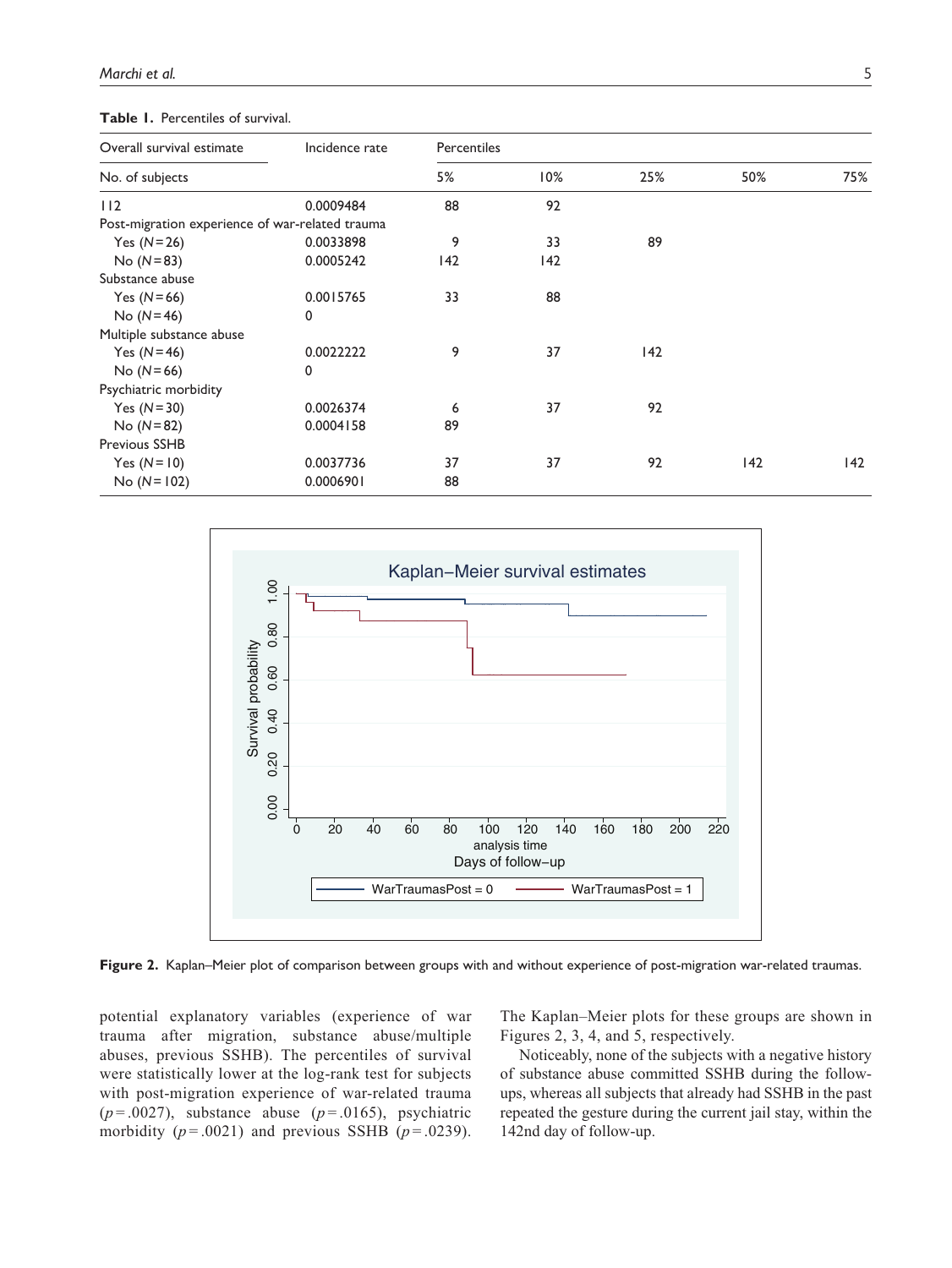

Figure 3. Kaplan–Meier plot of comparison between groups with and without substance abuse.



**Figure 4.** Kaplan–Meier plot of comparison between groups with and without psychiatric morbidity.

Univariate HR are shown in Table 2. For those subjects without substance abuse, who did not commit SSHB during the follow-up, the denominator in calculating HR is zero, with HR, therefore, tending to infinite.

Multivariate HRs were then calculated to determine survival trends adjusted for the aforementioned explicatory variables and for the ongoing psychotropic medication.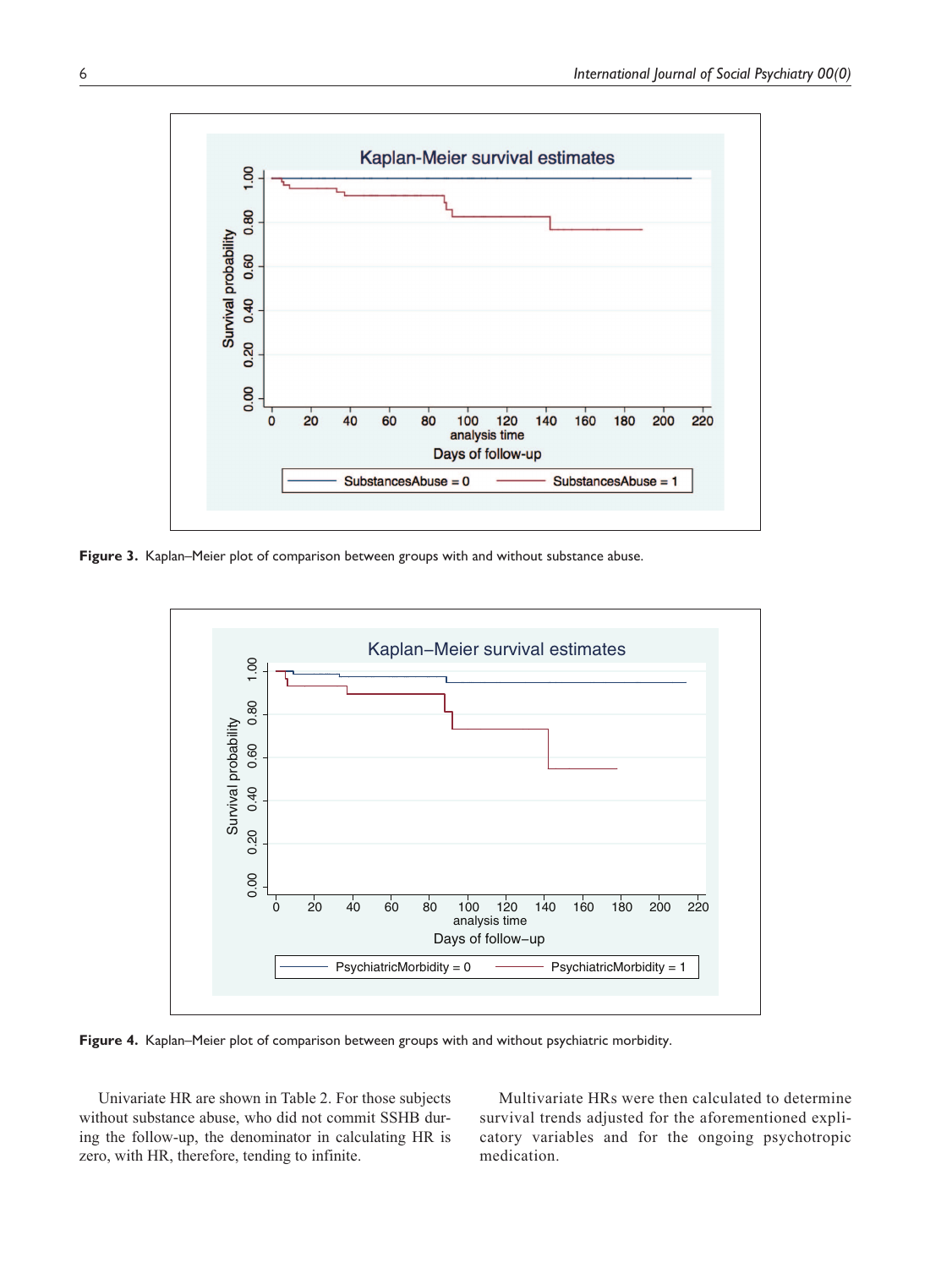

**Figure 5.** Kaplan–Meier plot of comparison between groups with and without previous SSHB.

| Table 2. Cox's univariate analysis. |  |  |  |  |  |  |
|-------------------------------------|--|--|--|--|--|--|
|-------------------------------------|--|--|--|--|--|--|

| Variable                                | НR           | Std. Error   | z    | b-value | 95% CI         |
|-----------------------------------------|--------------|--------------|------|---------|----------------|
| Post-migration experience of war trauma | 6.23         | 4.30         | 2.65 | .008    | $1.61 - 33.82$ |
| Substance abuse                         | $9.93e + 15$ | $4.71e + 23$ | 0.00 | 1.000   | $0 - \infty$   |
| Psychiatric morbidity                   | 6.60         | 4.68         | 2.66 | .008    | $1.64 - 26.46$ |
| Previous SSHB                           | 5.64         | 4.00         | 2.44 | .015    | $1.40 - 22.65$ |

HR=hazard ratio; Std. Error=standard error; *z*=*z*-score; 95% CI=95% confidence interval.

Results of this analysis are shown in Table 3. Notably, the post-migration experience of war-related trauma and psychiatric morbidity remained significantly associated with the engagement in SSHB during the follow-up (HR=7.05, 95% CI [1.47–33.82], *p*=.015; HR=5.91, 95% CI [1.07–32.58], *p*=.042, respectively).

## **Discussion**

The aim of this prospective, observational, cohort study was to establish the impact of exposure to migration trauma on the risk of SSHB occurring during jail detention in a sample of MNI. Also, the contribution of substance abuse and different aspects of psychiatric morbidity (psychiatric diagnosis, psychotropic medication, previous history of SSHB) on the risk of SSHB was assessed.

The sample shared the same socio-demographic features previously described in similar populations of foreign prisoners in Italy, except for data concerning marital status: more subjects reported being in a stable relationship, though many also reported to have few or no regular contacts with their families (Italian Ministry of Justice, 2020a, 2020b). Similarly, few subjects reported receiving support of friends/acquaintances or from religious communities. The condition of isolation during imprisonment has been confirmed to increase the risk of suicide by itself (Roma et al., 2013). Many other data contributed to a general description of the sample in terms of vulnerability and social precariousness: about a third of the cohort were illegal immigrants and two-thirds reported to have never been employed before detention. Social instability and marginality are well-known risk factors for involvement in criminal networks (Archuleta et al., 2020). It could be assumed that since illegal migrants cannot have access to most of the welfare programs, and particularly to ones related to work and health-care, nor to alternative measures to the detention in case they offend, a vicious cycle of further social detriment self-perpetrates.

Furthermore, such struggles may lead to the onset and increased prevalence of maladaptive coping strategies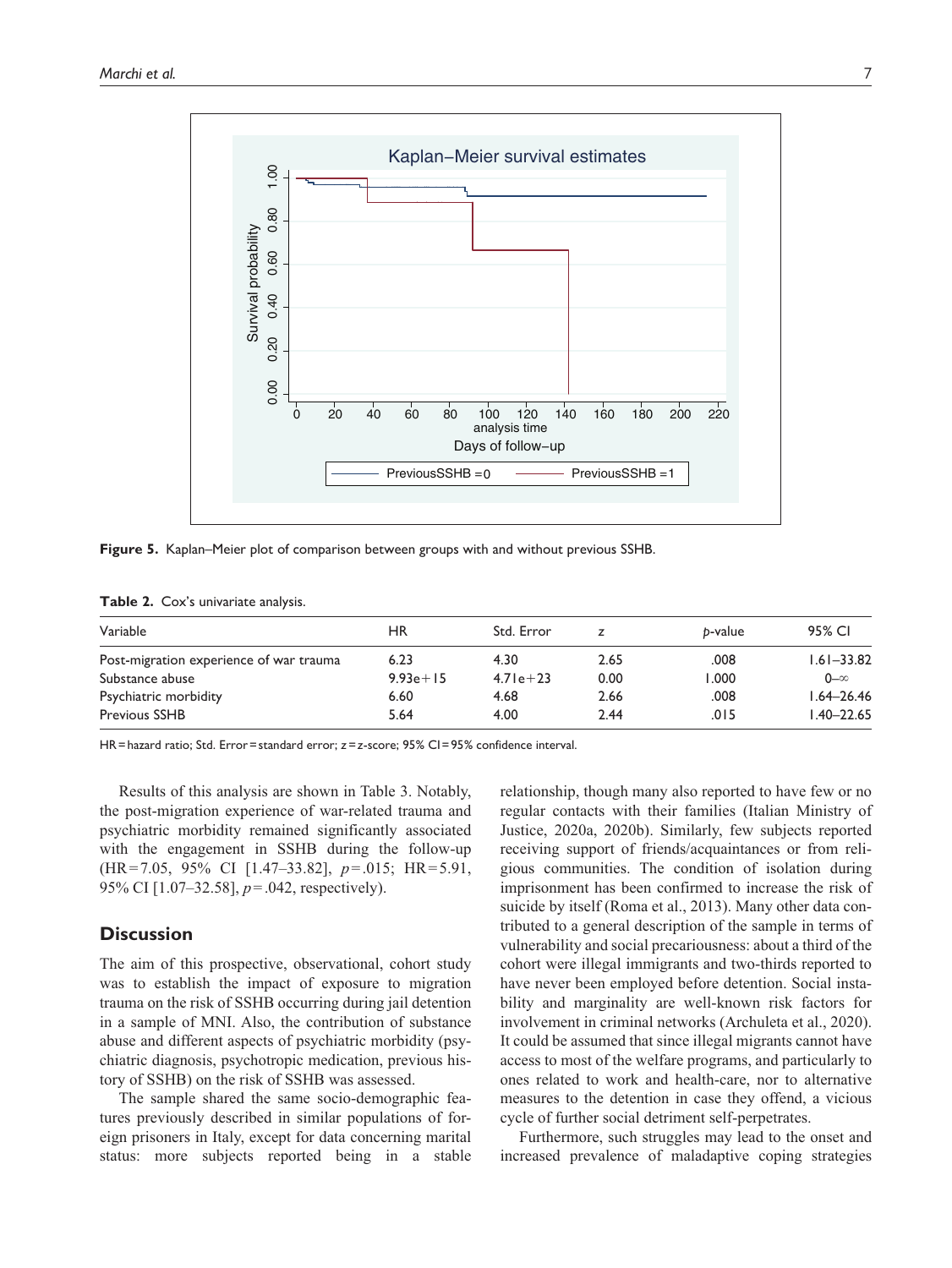| Variables                               | HR          | Std. Error   |        | b-value | 95% CI         |
|-----------------------------------------|-------------|--------------|--------|---------|----------------|
| Post-migration experience of war trauma | 7.05        | 5.64         | 2.44   | .015    | $1.47 - 33.82$ |
| Substance abuse                         | $2.9e + 15$ | $7.95e + 22$ |        | 000.    | $0 - \infty$   |
| Psychiatric morbidity                   | 5.91        | 5.15         | 2.04   | .042    | $1.07 - 32.58$ |
| Ongoing psychopharmacotherapy           | 1.21        | 0.86         | 0.27   | .791    | $0.30 - 4.84$  |
| Previous SSHB                           | 0.46        | 0.45         | $-0.8$ | ا 42.   | $0.07 - 3.09$  |

**Table 3.** Cox's multivariate analysis.

HR=hazard ratio; Std. Error=standard error; *z*=*z*-score; 95% CI=95% confidence interval.

such as SSHB (Forte et al., 2018). The median time of follow-up was 80days; since SSHB are severe events, with low incidence, these did not occur in at least half of the sample, therefore it was not possible to estimate a median survival time (Sedgwick & Joekes, 2015). Instead, the cumulative survival probability at the end of the follow-up was calculated: the overall SSHB rate at the end of the present study was 15%. This estimate is significantly higher if compared to that calculated in a recent Italian study on a sample with 40% of foreigner individuals, that was about 5% after 1 year of follow-up (Bani et al., 2019). However, previous evidence reported higher self-harm rates amongst foreigner detainees than Italian ones, consistent with our results (Antigone Association et al., 2019).

The MNI who took part in the study reported different migration trajectories and, on average, they have been living in Italy for quite a long time, a mean of 14 years. Consistently, the sample generally reported few or no experience of trauma occurred in the intra-migration phase: this may be the consequence of having faced the process of migration in periods when the Italian immigration policies were milder, and the logistic organisation of migration was easier.

The highest number of traumatic events reported referred to the category encompassing either concerns or trauma suffered by family members (called 'family-related traumas' in the LiMEs) and occurred in the post-migration period (65.5%). It is unclear, and it lies outside the aim of this study to state, whether the on-going detention status of respondents may have played a role in overestimating this result (migrant detainees cannot easily communicate with their family members in the countries of origin).

Respondents reported to have been exposed to traumatic events more in the post-migration period for all but war-related traumas that were more frequent before the start of the migration than afterwards (30% vs 23.6%). However, according to the results of this study, the postmigration exposure to trauma that were related to wars and conflicts has highlighted a six-fold increase to the risk of SSHB, at any time during the follow-up  $(HR=6.23; 95\%)$ CI  $[1.61-33.82]$ ;  $p=.008$ ). This finding that may be difficult to understand considering that Italy is not at present interested by wars, is due to the comprehensive definition of war-related trauma used by the authors of the LiMEs

checklist, which includes also experiences of violence in general. Even though the wide definition of war-related trauma used in the LiMEs may lack in specificity, it could be noted that this dimension embrace trauma characterised by a close proximity to death and destruction. Other studies have suggested an association between violence of the offence-psychological suffering-suicide attempts in the jail population (Hawton et al., 2014; Rabe, 2012). Our results are consistent with these findings. Also, given the higher prevalence of war-related trauma in the pre-migration phase, it may be hypothesised that post migration warrelated trauma may have acted as a trigger, exacerbating feeling of cultural bereavement and failure of the migration plan, that may be source of psychological distress (Bhugra & Becker, 2005; Eisenbruch, 1990).

The high incidence of trauma in the post-migration period and their impact on psychological wellbeing is included in the so-called concept of 'post-migration-livingdifficulties' (PMLD). In the period following the journey, migrants struggle due to issues related to many different stressing experiences such as precarious working and economic conditions, obstacles in accessing to health-care services and many others (Abraham et al., 2018). PMLD are closely related to mental health outcomes, including drug abuse (Aragona et al., 2012). Indeed, in our sample, the consumption of any drugs was more likely to have been started during the post-migration phase. This finding may be either due to the PMLD or to the very young age at the beginning of the migration journey (mean= $19 \pm 8.2$  years): it seems unlikely that subjects may have already begun the drug abuse when they still were in their country of origin. Developing a substance abuse, then, usually is closely related to involvement in drug-dealing, leading to legal problems and imprisonment.

Substance abuse, either current or past, is a well-known relevant risk factor for suicidal behaviours in the context of prison (Gates et al., 2017). This was confirmed by the data here discussed: first of all, no SSHB were counted amongst the migrants with a negative history for drug abuse, who were anyway not so less (41%) than substance abusers in the total sample; moreover, multiple-substance abusers were located in lower survival percentiles than mono-abusers.

A positive history for previous SSHB is acknowledged as the single most significant risk factor for SSHB in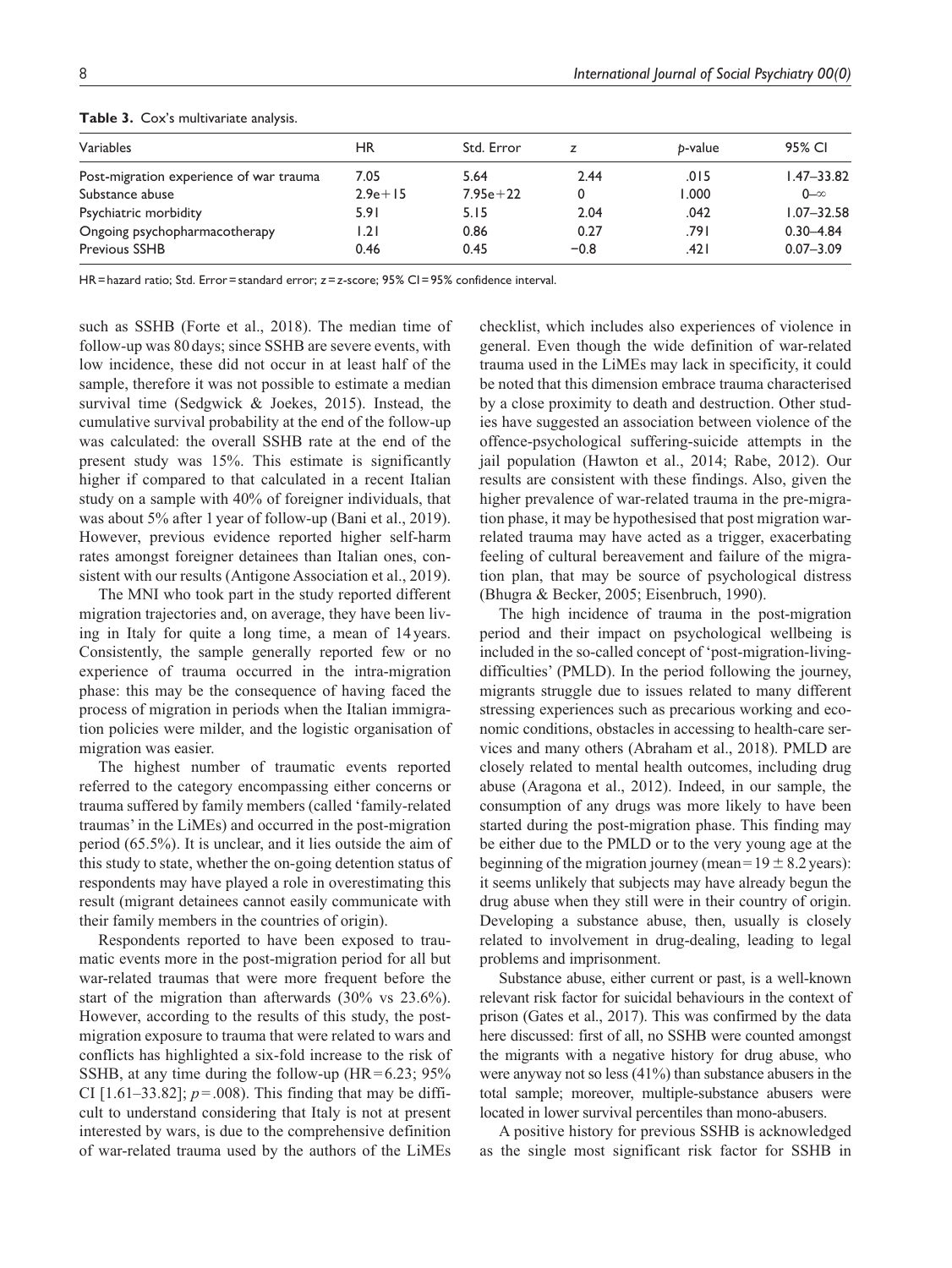general as well as in specific populations (Wasserman et al., 2012). This was confirmed in the present study: having acted any kind of SSHB in the past was found to increase five-fold the risk for SSHB at any time during the follow-up, and all of those who have acted SSHB in the past repeated them during the current detention, within 142 days from its start.

Psychiatric comorbidity was found to be very common in the sample (26.6%) and consisted most frequently of personality disorders and depression. Our finding is in line with that of Voller et al. (2011) on an Italian jail population of both Italians and foreigners (29.3%), and higher than the prevalence calculated in the general Italian population (11.6%), thus confirming detention in jail as a risk factor for mental health problems, though the causal connections between the two is complex and possibly bidirectional. A little even higher (one-third of the sample) is the prevalence of imprisoned migrants receiving psychotropic medication, in most cases benzodiazepines, often as single prescriptions. This finding, though similar to previous findings in the same sub-population, is also consistent with the wide-spread use of sedatives in the general population, and with the high prevalence of substance abuse in this sample (Joukamaa et al., 1995). In our sample, suffering from any psychiatric disorders increased by six times the risk of SSHB at any time during the follow-up. Psychiatric morbidity is a well-established risk factor for SSHB, but the power of this association seems to be even more marked in the jail population here described (Wasserman et al., 2012). Moreover, the association remained significant after adjusting for ongoing psychopharmacotherapy (univariate HR of psychiatric morbidity=6.60,  $p = .008$ ; multivariate HR of psychiatric morbidity adjusted for ongoing psychotropic medication=5.91, *p*=.042), suggesting that the latter can mitigate the effect, but only partially, as elsewhere also reported (Ritter et al., 2016).

Finally, looking at the Kaplan–Meier plots, it may be empirically noted a step down, at around 80days. This may suggest that after the initial period, where newly-imprisoned people undergo strict monitoring, according to Italian regional guidelines (Mental Health Service et al., 2012), some prisoners still remain at risk for SSHB, and the findings of the present study could help prison clinicians and directors to stratify inmates according to their risk profile, identifying those who need more intensive support.

### *Limitations*

One significant limitation was that the study was conducted in a single prison institution, and only subjects with a final sentence of imprisonment were enrolled, since the legal procedure to ask for permission to include also less permanently detained subjects would have required to contact a great number of interlocutors (competent judging courts) across the national territory, which for the sake of feasibility we decided not to do. This excluded from the sample many subjects with high-risk factors for mental health and suicidality, such as those waiting for a sentence or directly arriving in jail from a condition of freedom: the self-harm risk, which may be particularly high in the initial stage of detention, may have been underestimated.

Furthermore, for some subjects, sensitive information was not available (e.g. current visa status, or reason for the current detention) and some items in the psychometric questionnaires were not filled. Notwithstanding, the sample size was satisfying, and our results are in line with previous evidence in the literature.

A further limitation may be related to the choice to use the LiMEs checklist: though the scale is well-suited for studying migratory trauma amongst refugees, our sample had a rather long time of residence in Italy (14years). Thus, it could be argued that other evaluation tools more focused on the PMLD than on migration-related trauma may be more useful in this population.

## **Conclusion**

Migrants in custody who experienced trauma in the postmigration phase were found to attempt suicide up to seven times more frequently than those not reporting trauma. War-related trauma, in particular, seem to be strongly associated with suicide attempts, also after controlling for psychiatric diagnosis, ongoing psychopharmacological therapy and substance abuse. The risk for SSHB was also increased by any form of psychiatric comorbidity, substance abuse and having attempted SSHB previously.

SSHB are a major health issue in the prison context: though a certain amount of unpredictability is unavoidable when dealing with suicidal behaviours, specific primary and secondary screening pathways have to be implemented amongst the migrant population in jail (Pistone et al., 2019). These interventions should consider the role of PMLD.

## **Funding**

The author(s) received no financial support for the research, authorship, and/or publication of this article.

#### **ORCID iDs**

Mattia Marchi **iD** <https://orcid.org/0000-0003-2970-1276> Giovanna Laura De Fazio D [https://orcid.org/0000-0002-3412](https://orcid.org/0000-0002-3412-3784) [-3784](https://orcid.org/0000-0002-3412-3784)

#### **Availability of data and materials**

The datasets generated and analysed during the current study are available from the corresponding author on reasonable request.

#### **References**

Abraham, R., Lien, L., & Hanssen, I. (2018). Coping, resilience and posttraumatic growth among Eritrean female refugees living in Norwegian asylum reception centres: A qualitative study. *International Journal of Social Psychiatry*, *64*(4), 359–366.<https://doi.org/10.1177/0020764018765237>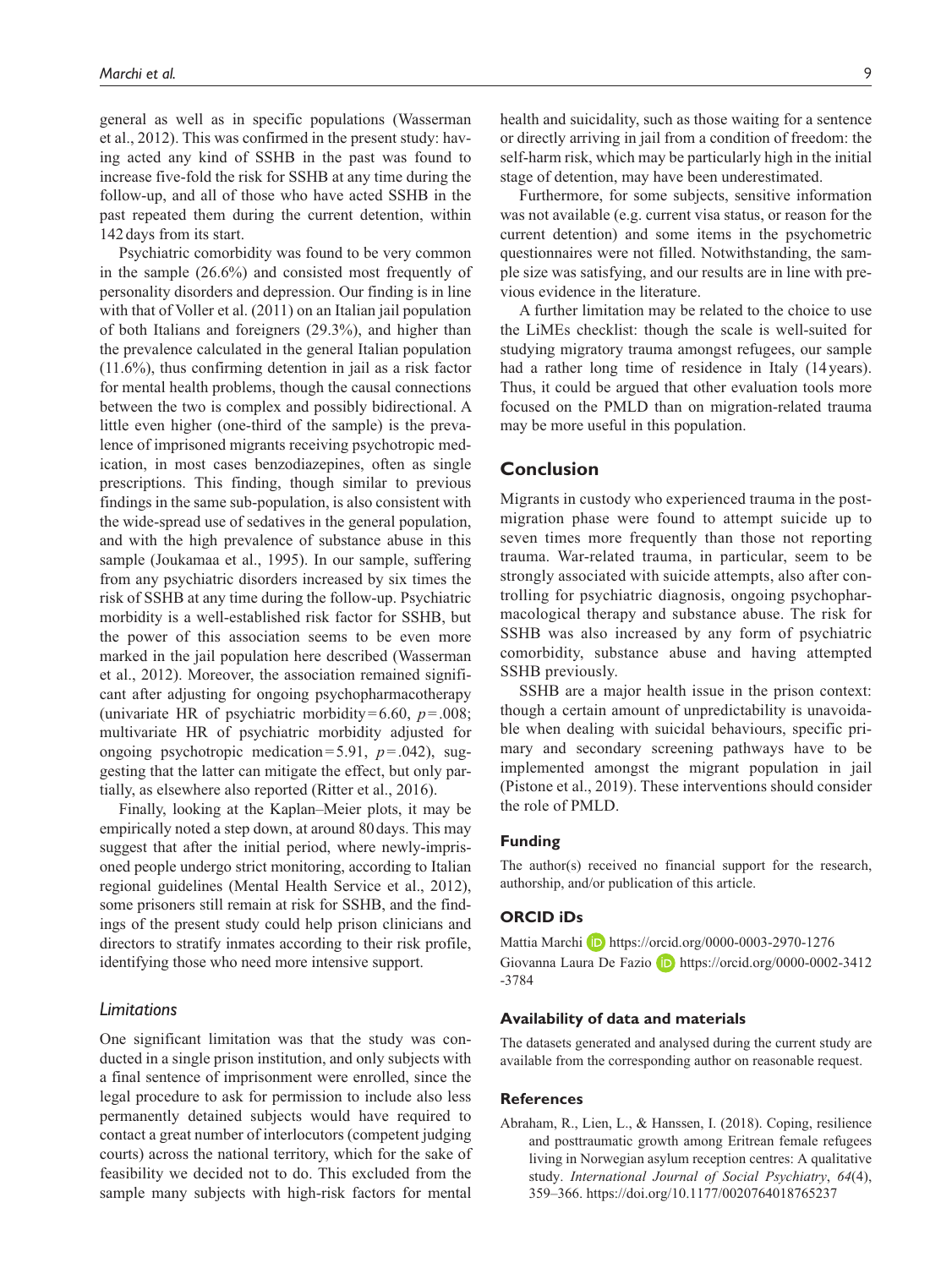- Antigone Association, Miravalle, M., & Scadurra, A. (2019). *Il carcere secondo la Costituzione: XV rapporto Antigone*. Antigone Association. [https://www.antigone.it/quindices](https://www.antigone.it/quindicesimo-rapporto-sulle-condizioni-di-detenzione/)[imo-rapporto-sulle-condizioni-di-detenzione/](https://www.antigone.it/quindicesimo-rapporto-sulle-condizioni-di-detenzione/)
- Antigone Association, Miravalle, M., & Scadurra, A. (2020). *Il carcere al tempo del Coronavirus: XVI Rapporto di Antigone sulle condizioni di detenzione*. Antigone Association. [https://www.antigone.it/upload/ANTIGONE\\_2020\\_](https://www.antigone.it/upload/ANTIGONE_2020_XVIRAPPORTO%202.pdf) [XVIRAPPORTO%202.pdf](https://www.antigone.it/upload/ANTIGONE_2020_XVIRAPPORTO%202.pdf)
- Aragona, M. (2014). *Il LiMEs (list of migration experiences): Costruzione e validazione di uno strumento per valutare le esperienze traumatiche e le difficoltà di vita in contesti migratori*. Academia. [https://www.academia.](https://www.academia.edu/10762044/Il_LiMEs_List_of_Migration_Experiences_Costruzione_e_validazione_di_uno_strumento_per_valutare_le_esperienze_traumatiche_e_le_difficolt%C3%A0_di_vita_in_contesti_migratori) edu/10762044/Il LiMEs List of Migration Experiences Costruzione e validazione di uno strumento per valutare le esperienze traumatiche e le difficolt%C3%A0 [di\\_vita\\_in\\_contesti\\_migratori](https://www.academia.edu/10762044/Il_LiMEs_List_of_Migration_Experiences_Costruzione_e_validazione_di_uno_strumento_per_valutare_le_esperienze_traumatiche_e_le_difficolt%C3%A0_di_vita_in_contesti_migratori)
- Aragona, M., Pucci, D., Mazzetti, M., & Geraci, S. (2012). Post-migration living difficulties as a significant risk factor for PTSD in immigrants: A primary care study. *Italian Journal of Public Health*, *9*(3), Article 3. [https://doi.](https://doi.org/10.2427/7525) [org/10.2427/7525](https://doi.org/10.2427/7525)
- Archuleta, A. J., Prost, S. G., & Golder, S. (2020). The light and dark sides of social capital: Depressive symptoms among incarcerated older adults. *International Journal of Social Psychiatry*, *66*(1), 23–33. [https://doi.](https://doi.org/10.1177/0020764019876670) [org/10.1177/0020764019876670](https://doi.org/10.1177/0020764019876670)
- Bani, M., Travagin, G., Monticelli, M., Valsecchi, M., Truisi, E., Zorzi, F., Strepparava, M., Clerici, M., Mazza, U., & Rezzonico, G. (2019). Pattern of self-injurious behavior and suicide attempts in Italian custodial inmates: A cluster analysis approach. *International Journal of Law and Psychiatry*, *64*, 1–7.<https://doi.org/10.1016/j.ijlp.2018.12.008>
- Bhugra, D. (2004). Migration and mental health. *Acta Psychiatrica Scandinavica*, *109*(4), 243–258. [https://doi.](https://doi.org/10.1046/j.0001-690x.2003.00246.x) [org/10.1046/j.0001-690x.2003.00246.x](https://doi.org/10.1046/j.0001-690x.2003.00246.x)
- Bhugra, D., & Becker, M. A. (2005). Migration, cultural bereavement and cultural identity. *World Psychiatry: Official Journal of the World Psychiatric Association (WPA)*, *4*(1), 18–24.
- Bland, R. C., Newman, S. C., Thompson, A. H., & Dyck, R. J. (1998). Psychiatric disorders in the population and in prisoners. *International Journal of Law and Psychiatry*, *21*(3), 273–279. [https://doi.org/10.1016/s0160-2527\(98\)00005-3](https://doi.org/10.1016/s0160-2527(98)00005-3)
- Borrill, J., & Taylor, D. A. (2009). Suicides by foreign national prisoners in England and Wales 2007: Mental health and cultural issues. *The Journal of Forensic Psychiatry & Psychology*, *20*(6), 886–905. [https://doi.](https://doi.org/10.1080/14789940903174113) [org/10.1080/14789940903174113](https://doi.org/10.1080/14789940903174113)
- Briere, J., & Gil, E. (1998). Self-mutilation in clinical and general population samples: Prevalence, correlates, and functions. *The American Journal of Orthopsychiatry*, *68*(4), 609–620. <https://doi.org/10.1037/h0080369>
- Chapman, A. L., Specht, M. W., & Cellucci, T. (2005). Factors associated with suicide attempts in female inmates: The hegemony of hopelessness. *Suicide & Life-Threatening Behavior*, *35*(5), 558–569. [https://doi.org/10.1521/suli.](https://doi.org/10.1521/suli.2005.35.5.558) [2005.35.5.558](https://doi.org/10.1521/suli.2005.35.5.558)
- Dixon-Gordon, K., Harrison, N., & Roesch, R. (2012). Nonsuicidal self-injury within offender populations: A systematic review. *International Journal of Forensic Mental Health*, *11*(1), 33–50. [https://doi.org/10.1080/14999013.20](https://doi.org/10.1080/14999013.2012.667513) [12.667513](https://doi.org/10.1080/14999013.2012.667513)
- Eisenbruch, M. (1990). The cultural bereavement interview: A new clinical research approach for refugees. *The Psychiatric Clinics of North America*, *13*(4), 715–735.
- Fazel, S., Bains, P., & Doll, H. (2006). Substance abuse and dependence in prisoners: A systematic review. *Addiction (Abingdon, England)*, *101*(2), 181–191. [https://doi.](https://doi.org/10.1111/j.1360-0443.2006.01316.x) [org/10.1111/j.1360-0443.2006.01316.x](https://doi.org/10.1111/j.1360-0443.2006.01316.x)
- Fazel, S., & Danesh, J. (2002). Serious mental disorder in 23000 prisoners: A systematic review of 62 surveys. *Lancet (London, England)*, *359*(9306), 545–550. [https://doi.](https://doi.org/10.1016/S0140-6736(02)07740-1) [org/10.1016/S0140-6736\(02\)07740-1](https://doi.org/10.1016/S0140-6736(02)07740-1)
- Fazel, S., Ramesh, T., & Hawton, K. (2017). Suicide in prisons: An international study of prevalence and contributory factors. *The Lancet: Psychiatry*, *4*(12), 946–952. [https://doi.](https://doi.org/10.1016/S2215-0366(17)30430-3) [org/10.1016/S2215-0366\(17\)30430-3](https://doi.org/10.1016/S2215-0366(17)30430-3)
- Forte, A., Trobia, F., Gualtieri, F., Lamis, D. A., Cardamone, G., Giallonardo, V., Fiorillo, A., Girardi, P., & Pompili, M. (2018). Suicide risk among immigrants and ethnic minorities: A literature overview. *International Journal of Environmental Research and Public Health*, *15*(7), 1438– 1438. <https://doi.org/10.3390/ijerph15071438>
- Fruehwald, S., Matschnig, T., Koenig, F., Bauer, P., & Frottier, P. (2004). Suicide in custody: Case-control study. *The British Journal of Psychiatry: The Journal of Mental Science*, *185*, 494–498.<https://doi.org/10.1192/bjp.185.6.494>
- Gates, M. L., Turney, A., Ferguson, E., Walker, V., & Staples-Horne, M. (2017). Associations among substance use, mental health disorders, and self-harm in a prison population: Examining group risk for suicide attempt. *International Journal of Environmental Research and Public Health*, *14*(3), 317.<https://doi.org/10.3390/ijerph14030317>
- Hawton, K., Linsell, L., Adeniji, T., Sariaslan, A., & Fazel, S. (2014). Self-harm in prisons in England and Wales: An epidemiological study of prevalence, risk factors, clustering, and subsequent suicide. *Lancet (London, England)*, *383*(9923), 1147–1154. [https://doi.org/10.1016/S0140-](https://doi.org/10.1016/S0140-6736(13)62118-2) [6736\(13\)62118-2](https://doi.org/10.1016/S0140-6736(13)62118-2)
- İlgün, G., Yetim, B., Demirci, Ş., & Konca, M. (2020). Individual and socio-demographic determinants of suicide: An examination on WHO countries. *International Journal of Social Psychiatry*, *66*(2), 124–128. [https://doi.](https://doi.org/10.1177/0020764019888951) [org/10.1177/0020764019888951](https://doi.org/10.1177/0020764019888951)
- Italian Ministry of Justice. (2020a). *Casa Circondariale di Modena: Scheda*. [https://www.antigone.it/osservato](https://www.antigone.it/osservatorio_detenzione/emilia-romagna/87-casa-circondariale-di-modena)[rio\\_detenzione/emilia-romagna/87-casa-circondariale-di](https://www.antigone.it/osservatorio_detenzione/emilia-romagna/87-casa-circondariale-di-modena)[modena](https://www.antigone.it/osservatorio_detenzione/emilia-romagna/87-casa-circondariale-di-modena)
- Italian Ministry of Justice. (2020b). *Italian prisons statistics*. [https://www.giustizia.it/giustizia/it/mg\\_1\\_14.page?facetNo](https://www.giustizia.it/giustizia/it/mg_1_14.page?facetNode_1=0_2&facetNodeToRemove=1_5_12) [de\\_1=0\\_2&facetNodeToRemove=1\\_5\\_12](https://www.giustizia.it/giustizia/it/mg_1_14.page?facetNode_1=0_2&facetNodeToRemove=1_5_12)
- Joukamaa, M., Sohlman, B., & Lehtinen, V. (1995). The prescription of psychotropic drugs in primary health care. *Acta Psychiatrica Scandinavica*, *92*(5), 359–364. [https://doi.](https://doi.org/10.1111/j.1600-0447.1995.tb09597.x) [org/10.1111/j.1600-0447.1995.tb09597.x](https://doi.org/10.1111/j.1600-0447.1995.tb09597.x)